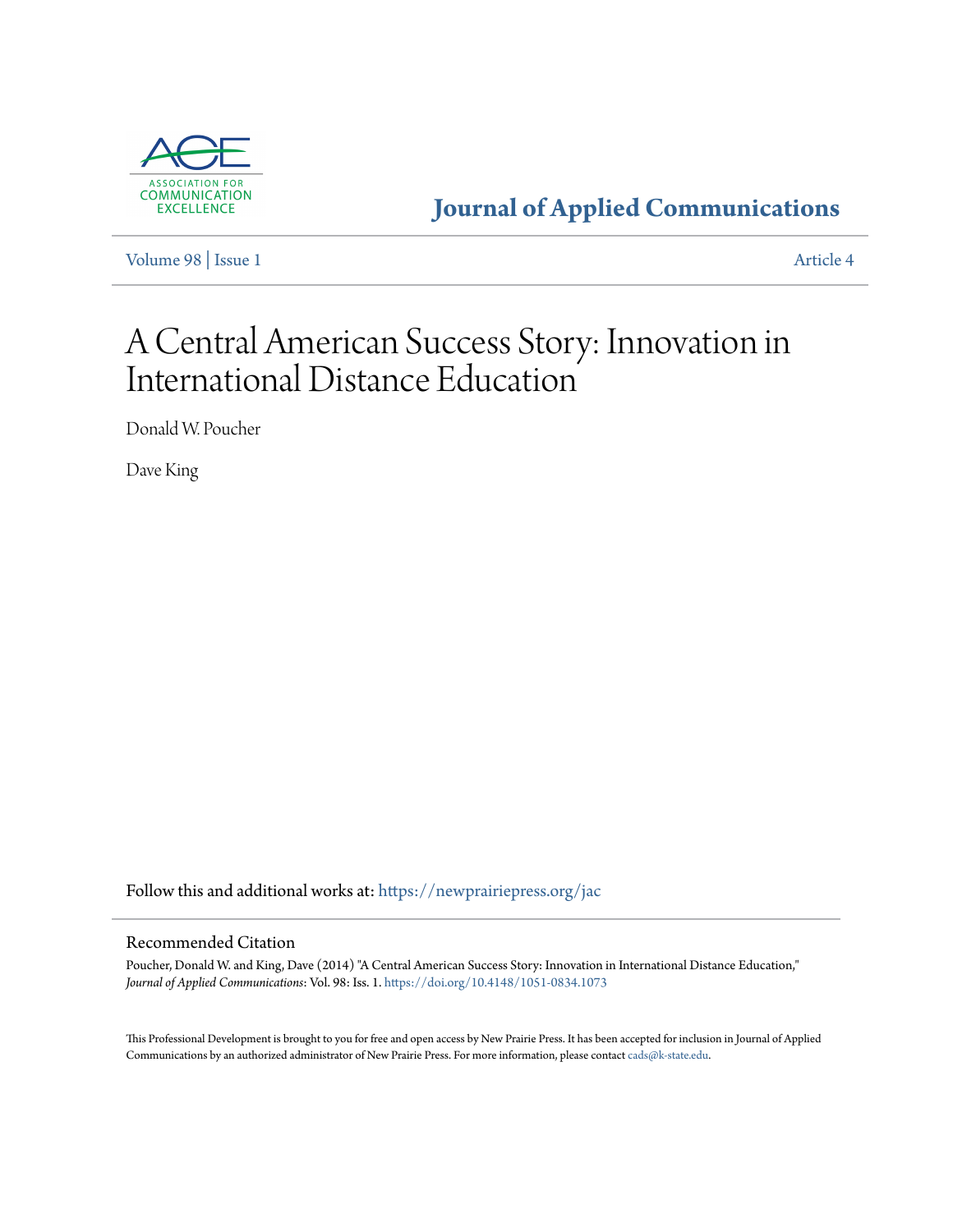# A Central American Success Story: Innovation in International Distance Education

#### **Abstract**

Based on actual workshop experiences, faculty at the Honduran Zamorano University in Central America created an effective, size-neutral, world-class distance education (e-learning) program for serving learners throughout Latin America through online and distance learning technology. The program is known as PAC  $\varpi$ D (Programa de Aprendizaje Continuo a Distancia or Life Long Learning Program at a Distance). It is administered by Zamorano's global center for distance learning.

The establishment of PAC  $\varnothing$  D in 2010 was preceded by workshop efforts begun in 2004 by the authors. The workshop efforts focused on bridging the cultural uniqueness of educational programs in Latin America and the United States. The goal was to assist local faculty and staff at Zamorano University to build their own digital platform effectively and extend academic and outreach programs through that digital platform.

The use of online and distance learning technologies can help extend intellectual capital beyond the limits of the physical campus in fulfilling the teaching, outreach/extension, and, to a limited extent, research missions. However, as we shall see in this professional paper, distance learning is more than turning on the technology with a click and a keystroke. At Zamorano, the development of PAC  $\omega$  D required many hours of a full range of pedagogical and technological training, spread over 18 months. This professional development paper provides the rationale for PAC  $(2)$  D, outlines its development, and provides suggestions for enhancing the educational experiences of distance learners.

#### **Keywords**

e-learning, distance learning, continuing education.

#### **Creative Commons License** <u>@ 0 0 |</u>

This work is licensed under a [Creative Commons Attribution-Noncommercial-Share Alike 3.0 License.](https://creativecommons.org/licenses/by-nc-sa/3.0/)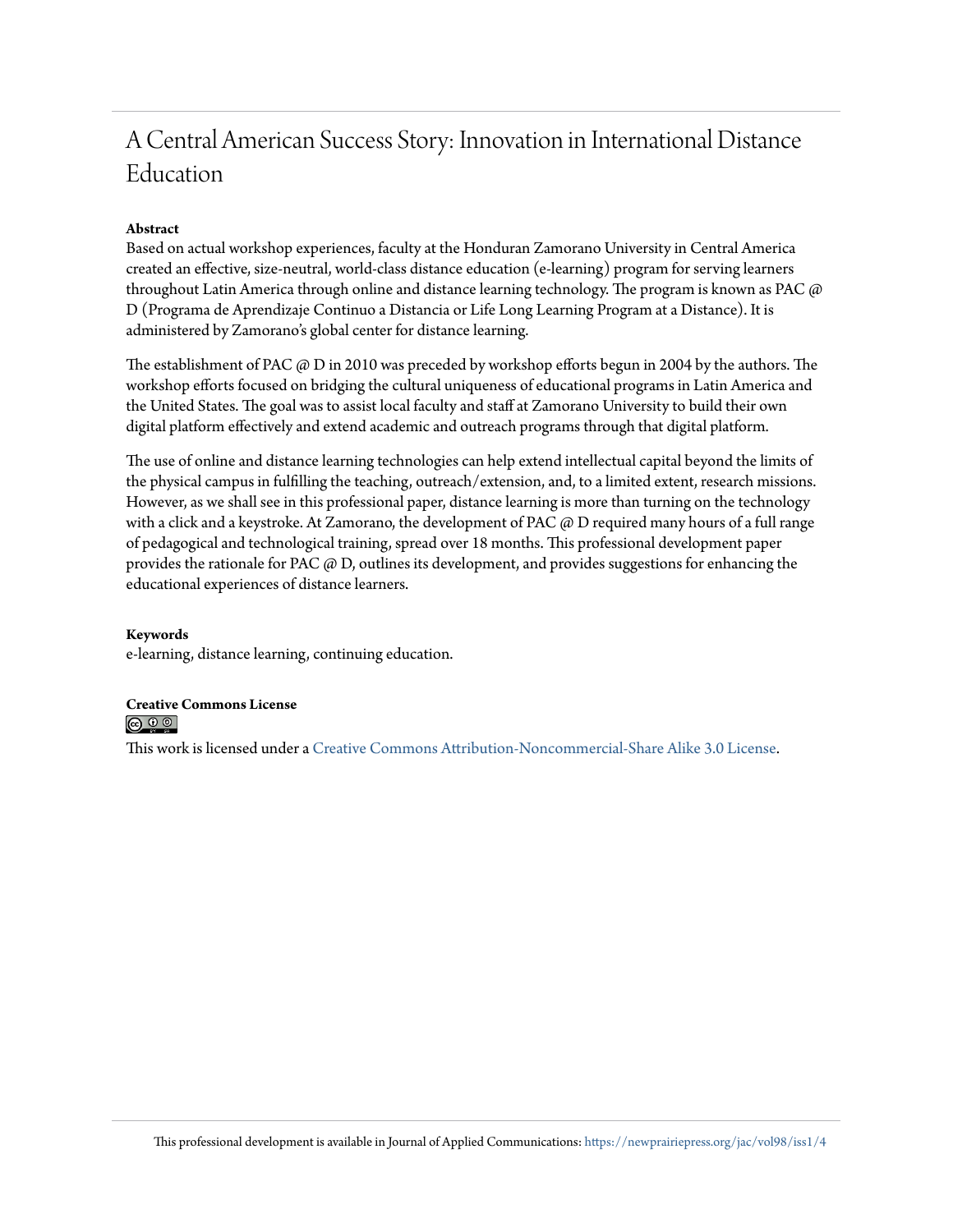# **A Central American Success Story: Innovation in International Distance Education**

# *Donald W. Poucher and Dave King*

# *Abstract*

*Based on actual workshop experiences, faculty at the Honduran Zamorano University in Central America created an effective, size-neutral, world-class distance education (e-learning) program for serving learners throughout Latin America through online and distance learning technology. The program is known as PAC @ D (Programa de Aprendizaje Continuo a Distancia or Life Long Learning Program at a Distance). It is administered by Zamorano's global center for distance learning.*

*The establishment of PAC @ D in 2010 was preceded by workshop efforts begun in 2004 by the authors. The workshop efforts focused on bridging the cultural uniqueness of educational programs in Latin America and the United States. The goal was to assist local faculty and staff at Zamorano University to build their own digital platform effectively and extend academic and outreach programs through that digital platform.*

*The use of online and distance learning technologies can help extend intellectual capital beyond the limits of the physical campus in fulfilling the teaching, outreach/extension, and, to a limited extent, research missions. However, as we shall see in this professional paper, distance learning is more than turning on the technology with a click and a keystroke. At Zamorano, the development of PAC @ D required many hours of a full range of pedagogical and technological training, spread over 18 months. This professional development paper provides the rationale for PAC @ D, outlines its development, and provides suggestions for enhancing the educational experiences of distance learners.*

## *Keywords*

e-learning, distance learning, continuing education.

## *Introduction*

During the late 1900s and into the 21st Century, online and distance learning/education technology has blossomed into a major teaching tool for adult education as well as for educating young people. Online education popularity is attributed to the emphasis on computer and Internet technologies, facilitation of interactive communications between instructors and learners in an online learning environment, use of electronic text and multimedia learning resources, the access to global learning resources and communities, and applications in both traditional as well as distance education courses.

*Outside funding for this article is limited to the authors' travel expenses, which were supported by Zamorano University, Tegucigalpa, Honduras. Overviews of sections of this article have been presented as breakout sessions at the 2005, 2006, and 2011 annual meetings of the Association for Communications Excellence; the 2005 Sloan C International Conference for Asynchronous Learning; and the 2007 University of Wisconsin Distance Learning Conference, and the 2013 University Professional Continuing Education Association Conference.*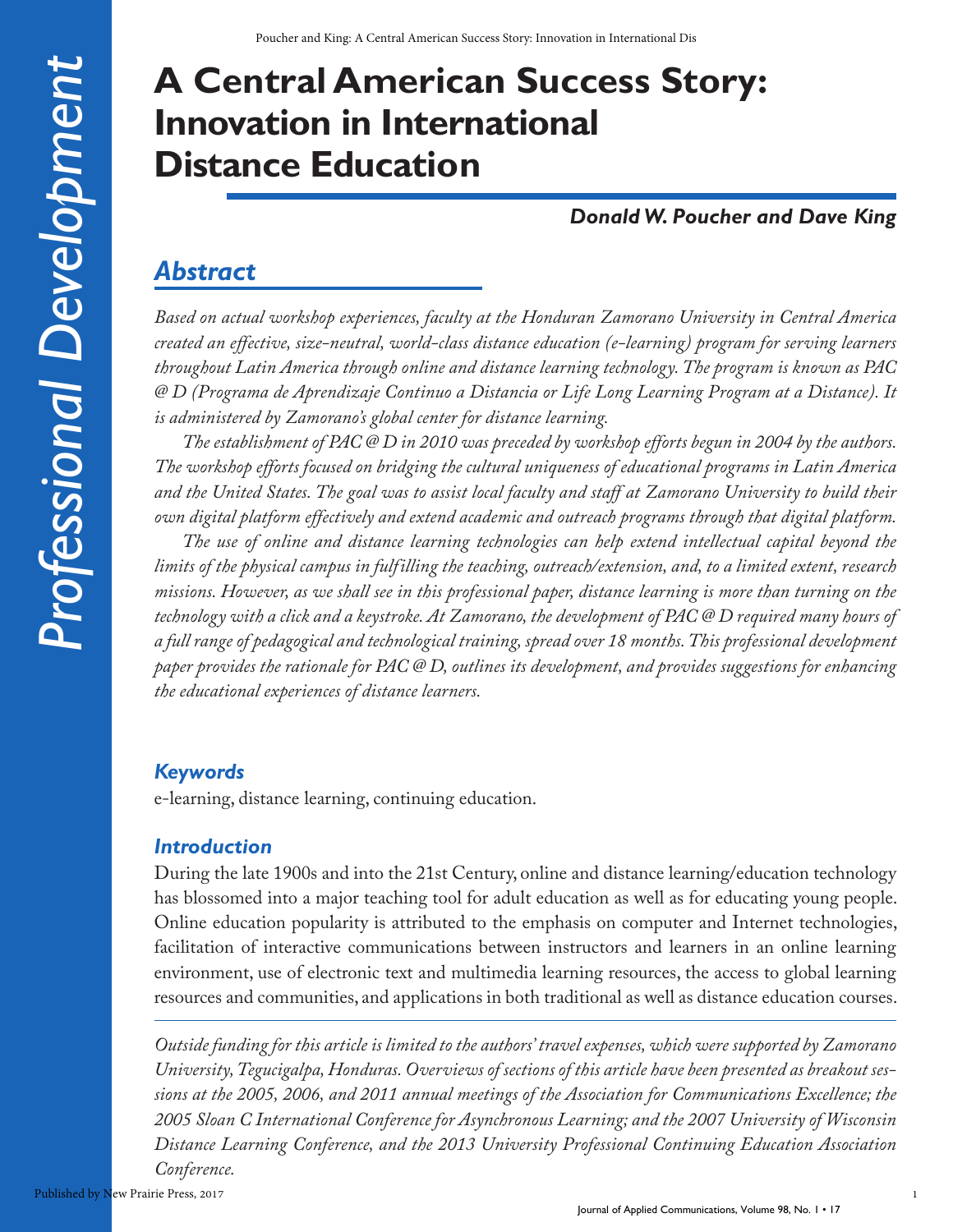The increasing popularity of online learning also is based on a changing communications paradigm: marketplace access versus distribution. In the information marketplace, learners can access any number of educational sources for their needed information as opposed to the delivery model where educators presented what they thought learners needed in a situation that afforded little choice of the information source or the information received (Poucher & King, 2007).

The popularity and utility of online learning continued to increase during the first decade of the 21st Century. In the United States, 3.5 million university-level learners were participating in online learning in 2006 (Ambient Insight Research, 2009). The Sloan Foundation reports an average increase of 12% to 14% per year in fully online enrollments between 2004 and 2009 among university-level learners as opposed to about 2% overall increases (Allen & Seaman, 2008). Kim and Bonk (2006) reflect that

Institutions of higher education have increasingly embraced online education, and the number of students enrolled in distance programs is rapidly rising in colleges and universities throughout the United States. In response to these changes in enrollment demands, many states, institutions, and organizations have been working on strategic plans to implement online education. (para. 1)

 Kim and Bonk also report that in the future, online learning will continue to be combined with face-to-face teaching, forming a blended environment. Furthermore, the quality of online education will improve in the future. Some 60% of respondents expected the quality of online courses will be identical to traditional instruction. Also, a majority of the respondents predicted the quality of online courses will be superior to (47%) or the same as (39%) that of traditional instruction by 2013. Only 8% predicted the quality of online courses would be inferior to courses taught by traditional instruction (Kim & Bonk, 2006).

In a Pew Internet/Elon University study, 60% of Internet experts, researchers, observers, and users agreed that in U.S. institutions by 2020, "there will be mass adoption of teleconferencing and distance learning to leverage expert resources … a transition to 'hybrid' classes that combine online learning components with less-frequent on-campus, in person class meetings" (Pew Research Center, 2012, para. 14).

Other studies support the supposition that the quality of online education will improve in the future. According to a U.S. Department of Education study, there are data indicating that among U.S. K–12 students, the older learners in online situations performed moderately better on average than those learning the same material through traditional face-to-face instruction (U.S. Department of Education, 2010). Florida is currently considering development of a totally online university much like that found among several private institutions and public ones in other states such as Colorado.

A so-called "flipped classroom" concept enables teachers to utilize recorded video lecture presentations for student viewing as homework assignments, reserving classroom sessions for problem solving applications in practice sessions. In one reported case, flipping resulted in a 33% decline in high school failure rates and after a year of use, a 66% drop in the number of disciplinary incidents from the previous year (Huffingfton Post, 2013).

The use of online and distance learning technologies can help you and your institution extend intellectual capital beyond the limits of the physical campus in fulfilling not only the teaching mission but also in succeeding in outreach/extension and, to a limited extent, research challenges. However, as we shall see, online and distance learning is more than a click and a keystroke. A case in point: The use of online and distance learning technologies has helped Zamorano University in Central

America extend teaching and outreach programs beyond its physical campus. However, the Zamohttps://newprairiepress.org/jac/vol98/iss1/4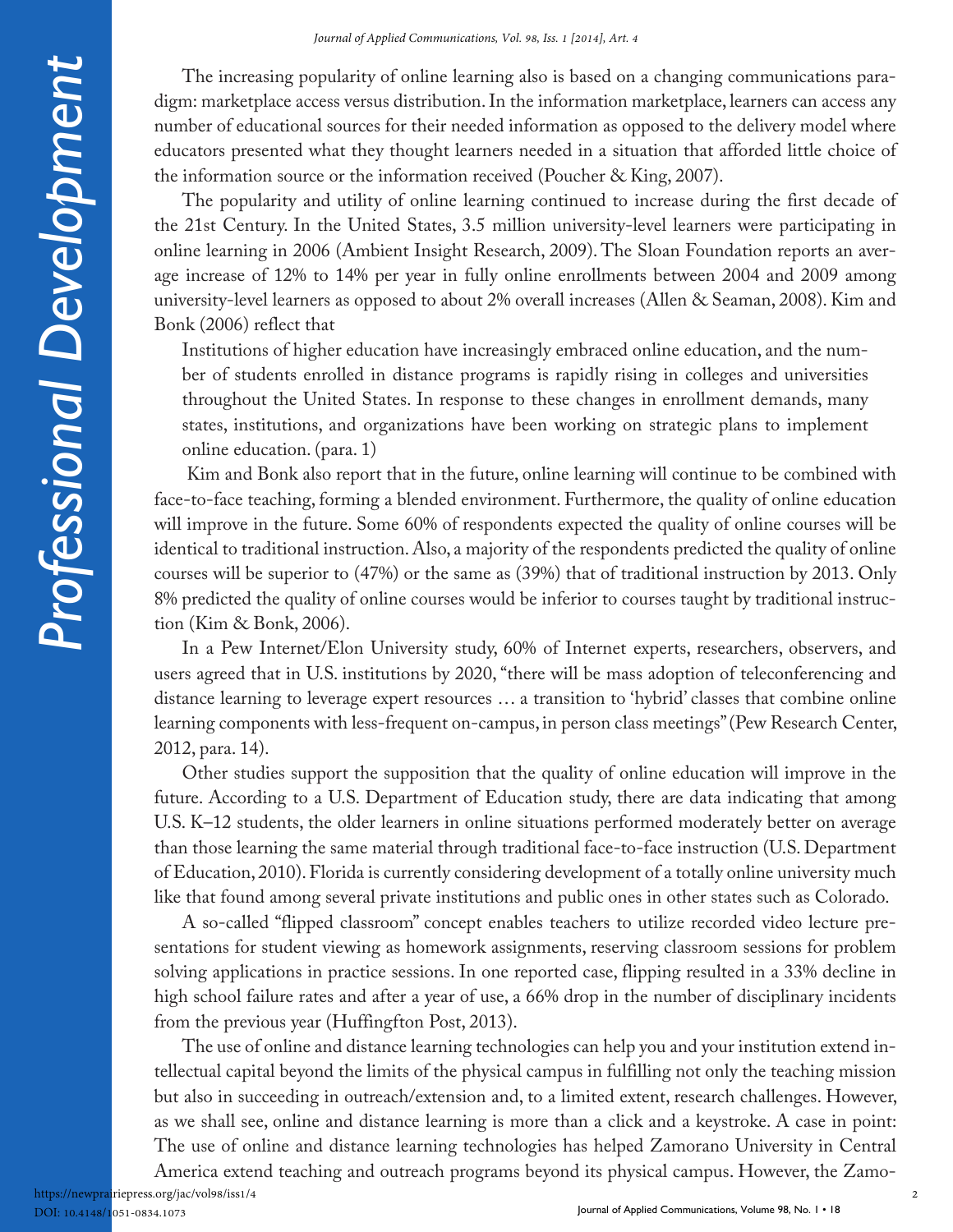rano experience involved more than turning on the technology. The development of the Zamorano digital platform required many hours of a full range of pedagogical and technological training, spread over 18 months.

## *The Case of Zamorano*

Zamorano is an international university in Honduras with an academic focus on agricultural and natural resource development. Since its inception in 1941, Zamorano University has served more than 6,500 resident students (learners) from more than 20 countries throughout the Americas. About 1,100 resident learners live and study on a 7,000 hectare (more than 17,000 acres) campus and forest reserves located some 30 kilometers (19 miles) southeast of the Honduran Capital of Tegucigalpa.

Using online learning practitioners and developers from land-grant universities throughout the United States, volunteers Don Poucher and Dave King helped establish the foundation for an effective, size-neutral, world-class online and distance learning program at Zamorano. The project began in 2004 and assisted Zamorano faculty and staff in building their own program effectively, and, at the same time, creating a network of resources they can call on well past the completion of the first year for information and support as the Zamorano online and distance learning effort became a reality. The program aimed at supporting resident as well as distance academic programs and outreach.

#### *Workshops*

A series of eight two-day workshops over 18 months were designed and conducted to help Zamorano faculty and staff develop and implement effective e-learning programs throughout Honduras and other parts of Latin America. The workshops were hands-on and interactive, and they included outcomes or deliverables that could be replicated in an ongoing fashion after the workshops ended. The workshops were led by Poucher and King, who were primary resources in the 18-month Zamorano e-learning effort. Poucher and King engaged a high-level design team known as Technologia, Informacion, y Communicacion. Through that team, some 35 faculty, staff and student-learners were engaged in developing e-learning modules in support of campus activities. The workshops also included direct involvement of notable U.S. expertise in the e-learning area from several land-grant universities, industry, and professional organizations and covered the following elements:

#### *Guiding Principles*

Several sets of guiding principles currently offer support to a myriad of e-learning programs in the United States and around the world. *The Roadmap for Effective Distance Education Instructional Design* (Telg, Anderson, Bielema, & Dooley, 2005) was a primary resource tool. The workshop reviewed sets of guiding principles and how they could be adapted and implemented as customized sets relating directly to Zamorano's individual programs.

#### *Needs Assessment*

In higher education, faculty tend to assume they are the experts and overlook needs assessment, because as experts they know what their learners need. While faculty know much about what they think their learners need, they also tend to look at learner needs from a singular perspective. Needs assessment must take into account what people need as well as their wants, desires and motivations. The workshops included hands-on use of the detailed needs assessment matrix developed by Purdue University called Proposal Enhancement Tools (Purdue University, 2005).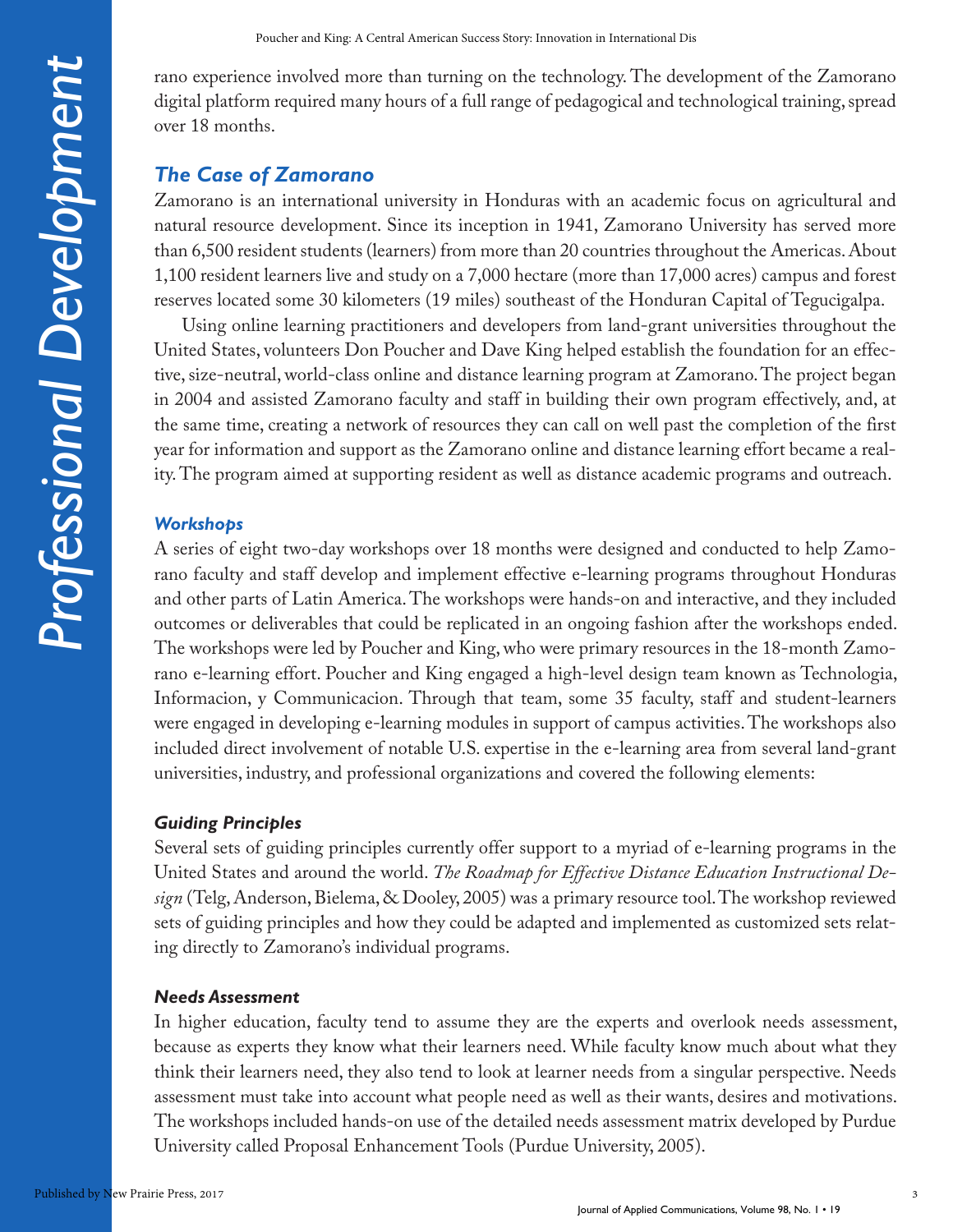#### *Planning*

Once the fundamentals were in place and well understood, a baseline was established and a longterm plan created that could be tested against the baseline over time. The ongoing program must be constantly redefined and refocused to address a relentless expansion and evolution of needs. In planning exercises, to accommodate programs that inevitably expand and increase with success, participants established a process that is size neutral and developed as deliverables a step-by-step timeline, including immediate next steps, dependencies that must be accomplished before moving on, a series of bench marks for periodic review, and a long-term set of attainable goals.

#### *Content Adaptation and Development*

Selecting content that matches and satisfies the identified learner needs, adapting that content, and developing the interactive environment in which learners can thrive requires a team approach with a broader understanding of the all of the factors — technology, instructional design, and subject matter expertise — to be successful. For content adaptation and development, participants reviewed the basic program management options and conducted hands-on testing of those options by a faculty and development team.

#### *Evaluation*

Evaluation is critical to the ongoing success of any e-learning program because work is never really completed with any project or learning opportunity. As one section concludes, what has been learned must be recycled, refined, and refocused for the next opportunity. As integral parts of the evaluation stage, participants reviewed multiple evaluation processes and identified ones that will provide the most appropriate decision data for Zamorano programs.

# *Workshop Outcomes*

Participating faculty members and staff were intensely involved and able to apply what they learned to a greater degree than expected. The participant development process was well conceived, considering their early-adopter status and difficulties carving out the necessary time while maintaining ongoing faculty and staff duties and responsibilities. Expectations were met and exceeded by the workshop participants. The university's success in applying the workshops' lessons was demonstrated in the precipitation of major funding for the e-learning effort through a significant grant and a major gift from a private donor. In the final analysis, after the 18-month workshop effort, Zamorano University demonstrated the workshops' utility as faculty began building a global online and distance learning program.

# *e-Learning Center Launched*

In June 2007, Zamorano President Ken Hoadley announced that Zamorano embarked on the task of launching its Global e-Learning Center with nearly \$1 million (USD) pledged in support of the e-learning project at Zamorano from the Inter-American Development Bank and individual donor support. Hoadley recommended — and the Zamorano Board of Trustees approved — the conversion of existing space at Zamorano as well as construction of new space to accommodate the Zamorano University Global e-Learning Center. With additional extramural support augumenting the original nearly \$1-million gift and grant funding, Zamorano was able provide a workable blueprint for e-learning development throughout Latin America as information technology was applied to engage learners, create new communities of interest, and enhance the Zamorano experience.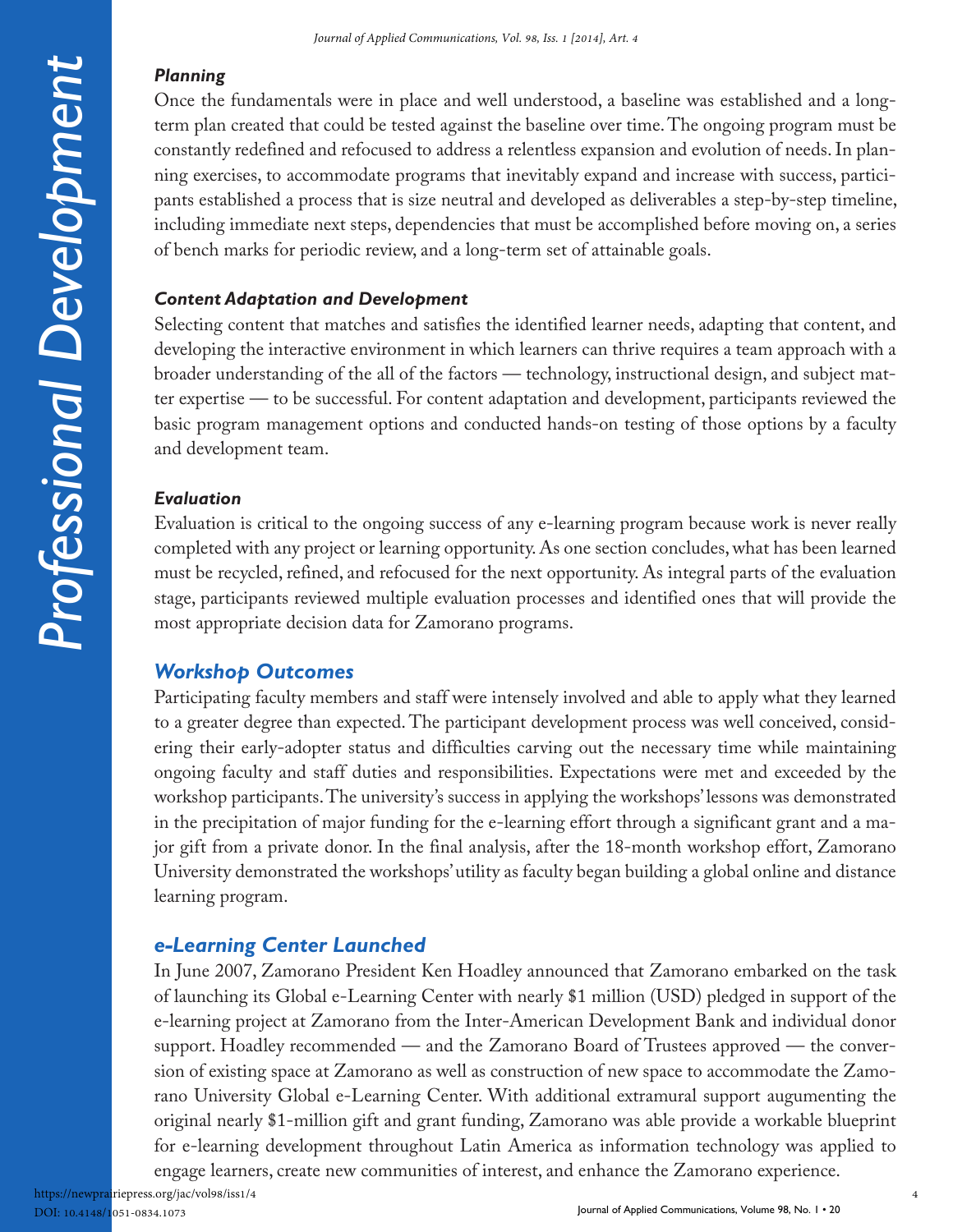#### *PAC @ D: Zamorano's Distance Education (e-Learning) Program*

Zamorano University faculty created an effective, size-neutral, world-class distance education (elearning) program for serving learners throughout Latin America through digital access. The program is known as PAC @ D (Programa de Aprendizaje Continuo a Distancia). The program is administered by Zamorano's Global e-Learning Center and is an online training program. PAC @ D helps Zamorano and its corporate and individual partners develop or improve the professional and business skills of Latin American agribusiness and agro-industrial interests and also improve the competitiveness and sustainability of the agricultural and natural resource sectors within current and future economic and market models. PAC @ D is part of the overall education program offered by Zamorano. PAC @ D is open to entrepreneurs, producers, developers, technicians, and professionals as a tool for creating in them a culture of continuous life-long learning. PAC @ D uses a pedagogical model focused on capacity development and use of information technology for self learning and decision making. PAC @ D seeks to continuously improve the efficiency and effectiveness of processes, solve problems, and minimize risk. The diversity of experience and eco-geographic origin of teachers and participants contribute significantly to provide a global perspective to learning and potentially create international communities of business and long-term collaboration.

#### *Teachers, Tutors, and Technical Support*

PAC @ D program participants enjoys the ongoing support of a professional team consisting of specialist teachers, tutors, and a technical support unit.

**Specialist teachers** are the experts who develop the content and course activities. They generally participate as guides in the lectures, discussions, and video sessions; they advise, review, and provide feedback the learners' work, and respond to technical questions related to the course.

**Tutors** are experienced professionals in the study area, dedicated to assisting and guiding participants in the daily work. Tutors streamline the process of learning. Throughout the course, the tutor is the main bridge between learners and Zamorano.

The **technical support unit** answers any technical question or addresses any technical difficulties related to the management of the Blackboard© platform or any other technology-based tool used during the course. This unit ensures open access and satisfactory interaction and learning opportunities for the program. From the technological point of view, all these facilities are managed by the information technology unit at Zamorano, also known as Informatica. From an academic technology standpoint, this unit supports all activities of teaching, learning, and communication associated with both the residential program and the PAC @ D. Zamorano is continually making significant investments to improve the ability of the technology infrastructure and thus ensure it is updated constantly to help improve the quality of its offerings to learners both resident and at a distance.

#### *Courses*

Zamorano began offering distances courses through PAC @ D in September 2009. Resident learners are not permitted to enroll in the distance courses. The cost of participating in the program is \$450 (USD) per learner per course. The cost includes academic and technical support, specialist teacher and tutor, access to the learning platform Blackboard©, tools and content, and a certificate of participation. During 2009-10, some 380 distance learners were enrolled in 13 courses.

#### *Zamorano's Progress*

Since the e-learning workshop series began at Zamorano in 2004, the university has made excep-Published by New Prairie Press, 2017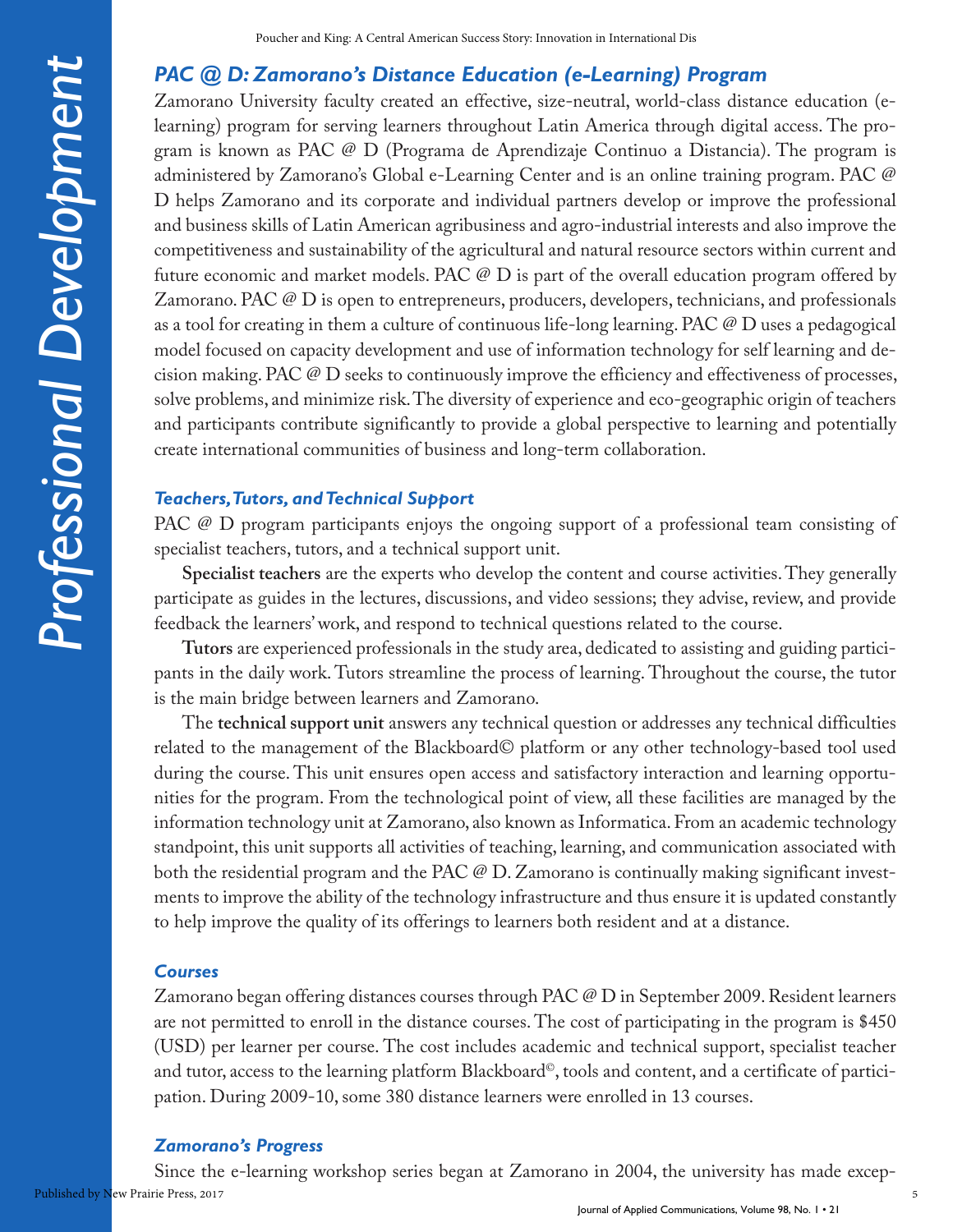tional progress in building a sound distance learning program through PAC @ D. Utilizing gift and internal resources, PAC @ D generated program income of \$171,000 through the end of 2010. From program income received, Zamorano supports a PAC @ D staff of one instructional designer, two graphic artists, two programmers, and one information technology specialist. The tutors for course offerings are compensated from PAC @ D revenues, and on-campus departments and units involved in the courses also receive nominal support. Zamorano's direct investment includes space for the distance program, general support from the Informatica unit, and salaries of the overall PAC @ D director and his assistant, who also functions as an instructional designer.

## *Satisfaction Survey*

Zamorano's distance courses through PAC @ D's have enrolled a variety of students since 2009. For purposes of evaluating the program, the PAC @ D director provided to Poucher and King the names of 300 students who have been or currently were enrolled in the distance courses. Most of these students are those who completed Zamorano's three-year Agronomo Ingeniero certificate program prior to Zamorano's addition of the fourth-year bachelor's degree program. Their obvious goal is to complete the fourth year at a distance and obtain their bachelor's degrees.

From the list of 300, Poucher and King randomly selected a sample of 50 students to be surveyed. Of the 50, 45 had correct e-mail addresses. These 45 students were first contacted by email on November 1, 2010, and were asked to complete a satisfaction survey, which consisted of 11 questions designed to benchmark their views on the PAC @ D effort. The survey was translated to Spanish and asked if the students had previously attended Zamorano as a resident student, their present employment situation, the number of courses they had taken, if they had completed the courses, if they were now taking courses, and their attitudes toward the courses, including why they were taking the courses, if they would recommend the PAC @ D courses to friends, and if they were pleased with their course experience. They also were asked to describe their course experiences and indicate how the PAC @ D courses could be improved. Of the 45 students surveyed, 32 provided responses (69%) over a three-week period during which they were reminded twice to return their replies to the email survey. Faculty participating in PAC @ D also were surveyed. The names of 13 faculty who were teaching PAC @ D courses in October 2010 were also provided by the program's director and simultaneously with the student survey, the 13 faculty were contacted by email and asked to complete the Spanish-translated satisfaction survey from their perspective. Of the 13 faculty, 12 (92%+) completed the survey that asked for their views on the PAC  $\mathcal O$  D distance program and for them to provide data on student performance and participation.

# *Survey Results*

In general, Zamorano learners and faculty support the distance education efforts of Zamorano University through PAC @ D. They like or strongly like the distance learning concept and believe it should be expanded. Learners registered a 94% satisfaction rate with PAC @ D; faculty expressed a lower but still high satisfaction rate of 75%. Both groups believe the PAC @ D program deserves increased support from the Zamorano administration and believe the distance education effort should be more aggressive than at present and utilize full video technologies.

# *Conclusions and Recommendations*

Several important recommendations are evident in the comments by learners enrolled in PAC @ D and by their faculty. Faculty attention to students and feedback, learner tracking, course expecta-Journal of Applied Communications, Volume 98, No. 1 . 22 https://newprairiepress.org/jac/vol98/iss1/4 DOI: 10.4148/1051-0834.1073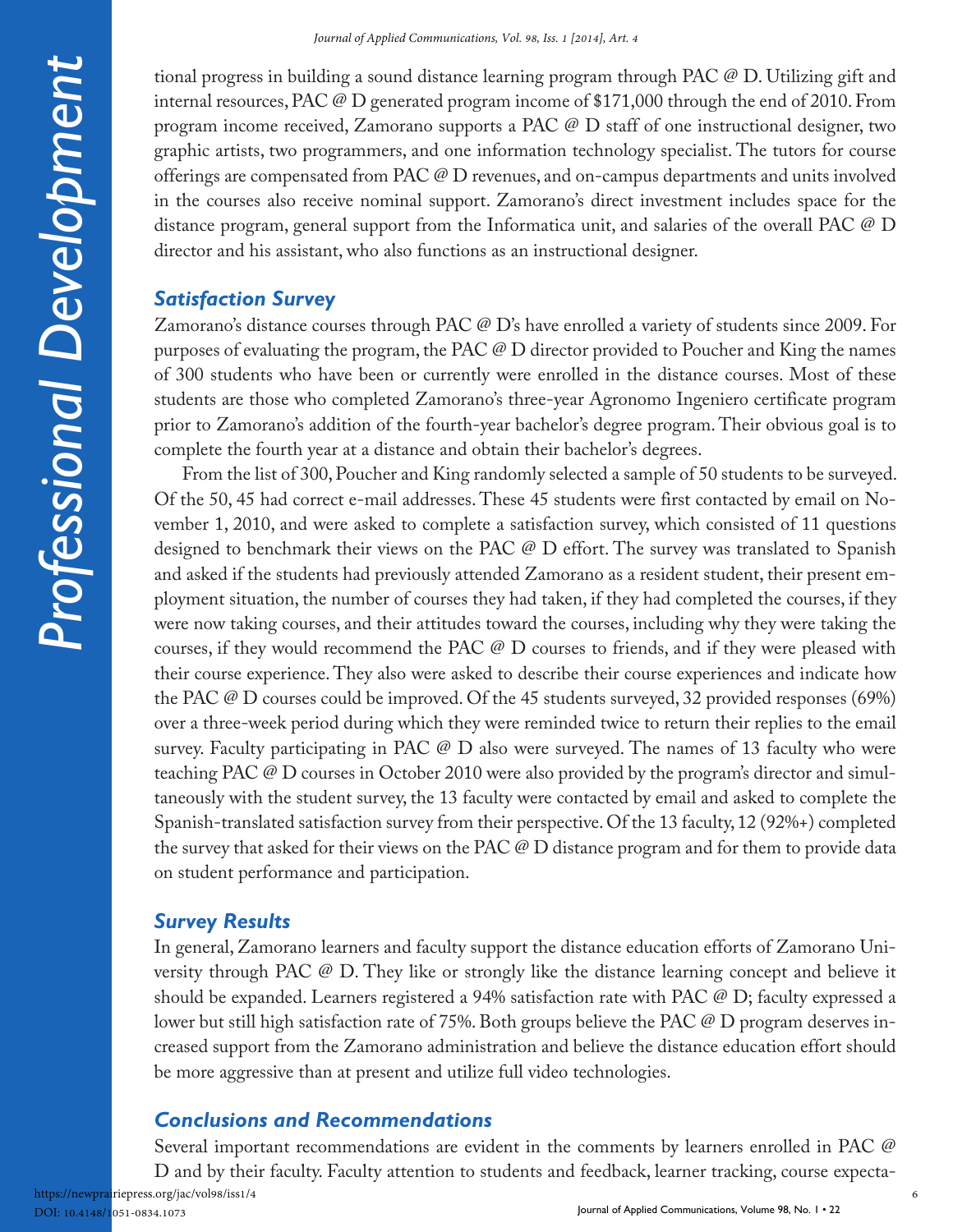tions, and expanded distance tools were mentioned as important for improving course offerings. The Zamorano experience teaches that more than a click and a key stroke is involved in building successful online and distance education programs.

As a result of the faculty, staff, and student evaluations, Poucher and King recommended that the Zamorano administration embrace the fundamental concept that pedagogy and marketing are just as important as the technology as follows:

- Guiding principles, needs assessment, planning, content adaptation, and evaluation should be initial considerations in the development of programs.
- Faculty and staff should pay close attention to the needs of learners. Course subjects, schedules, and opportunities for the access and applications of knowledge gained are important considerations, along with costs.
- Learners should receive better feedback from faculty and staff, and learners' progress should be tracked on a course-by-course basis much in the manner of campus-based learners in faceto-face instructional situations.
- Course expectations should be clearly outlined by faculty and staff and explained thoroughly to learners at the onset of each program offered.
- A wide range of technology, such as two-way video, should be more broadly incorporated into programs to improve the interactivity with learners. The use of two-way video also will improve learner feedback and the ability of tutors and faculty to track student progress.
- Faculty and staff who participate in online and distance learning programs should be rewarded with either extra compensation or reduced resident teaching assignments. It is not reasonable to expect them to accommodate an extra workload without commensurate compensation.
- Faculty should receive increased information technology support from the campus unit in course design and implementation. Faculty should make use of all available technology and need direct assistance in assessing and applying tools.
- Programs should not only consider learner needs, but also they should employ aggressive methodology and tactics in marketing courses to prospective learners.

The Zamorano University experience will be reproduced in other parts of Latin America. Currently, projects are underway with the University of Costa Rica, San José. Undoubtedly, the UCR project will demonstrate effective online and distance learning is more than a click and a keystroke.

# *About the Authors*

Donald W. Poucher is a retired assistant vice president for the University of Florida's Institute of Food and Agricultural Sciences (UF/IFAS). Dave King is the associate provost for Outreach and Engagement at Oregon State University.

# *References*

Allen, I.E., and Seaman, J. (2008). *Staying the course: On-line education in the United States.* Sloan Consortium.

Ambient Insight Research. (2009). *U.S. self-paced e-learning market.* Monroe, WA.

Hoag, C. (2013). *"Flipped learning" classroom model embraced by teachers and schools nationwide.* Huffington Post Education. Retrieved January 29, 2013, from www.huffingtonpost.com/2013/01/28/ flipped.learning.classroom\_n\_25672n.html